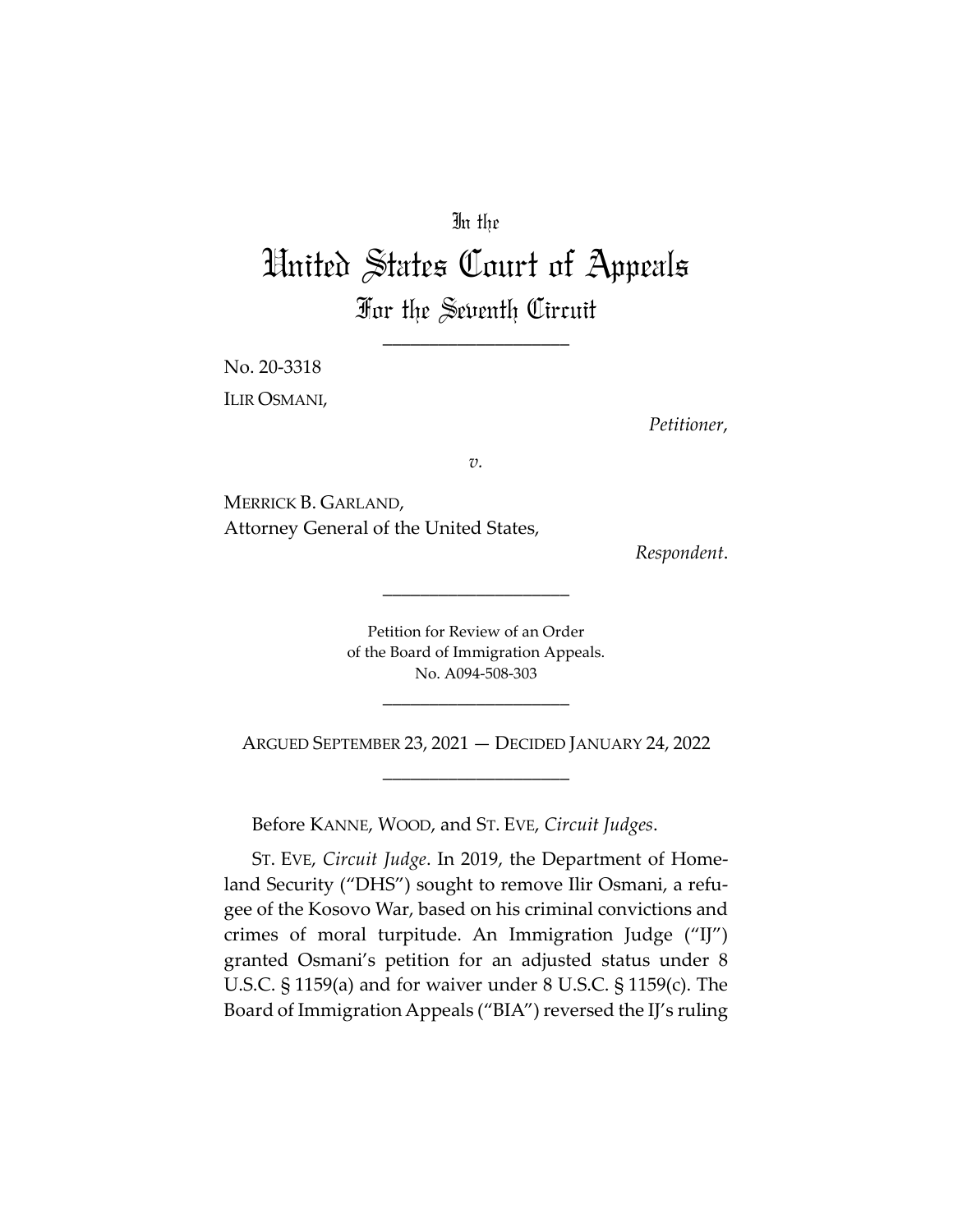based on new arguments the government, after failing to take any position before the IJ or to provide any notice to Osmani, raised for the first time on appeal and denied Osmani's motion to remand for additional factfinding on the conditions in Kosovo.

We find the BIA legally erred by considering arguments the government did not present to the IJ, put Osmani on notice of, or develop any record evidence to support. In denying Osmani's motion to remand, the BIA also abused its discretion by engaging in impermissible factfinding. Accordingly, we grant Osmani's petition for review and remand to the BIA.

#### **I. Background**

Petitioner Ilir Osmani, a native of the former Yugoslavia, fled the Kosovo War and was admitted to the United States as a refugee on June 25, 1999. Osmani was convicted for possession of illegal narcotics in 2019. On December 23, 2019, shortly after his release from jail on the narcotics conviction, DHS detained Osmani and placed him into removal proceedings. The government sought to remove Osmani to Kosovo based on a prior conviction for aggravated felony theft, *see* 8 U.S.C. § 1227(a)(2)(A)(iii), commission of two or more crimes involving moral turpitude, *see* 8 U.S.C. § 1227(a)(2)(A)(ii), and his narcotics conviction, *see* 8 U.S.C. § 1227(a)(2)(B)(i).

The Immigration and Nationality Act ("INA") permits refugees to petition for legal permanent resident status. 8 U.S.C. § 1159. Osmani applied to adjust his status to legal permanent resident under 8 U.S.C. § 1159(a) on April 1, 2020. Aliens convicted of certain crimes, such as those involving moral turpitude or for violating narcotics laws, are ineligible for visas or admission into the United States. 8 U.S.C.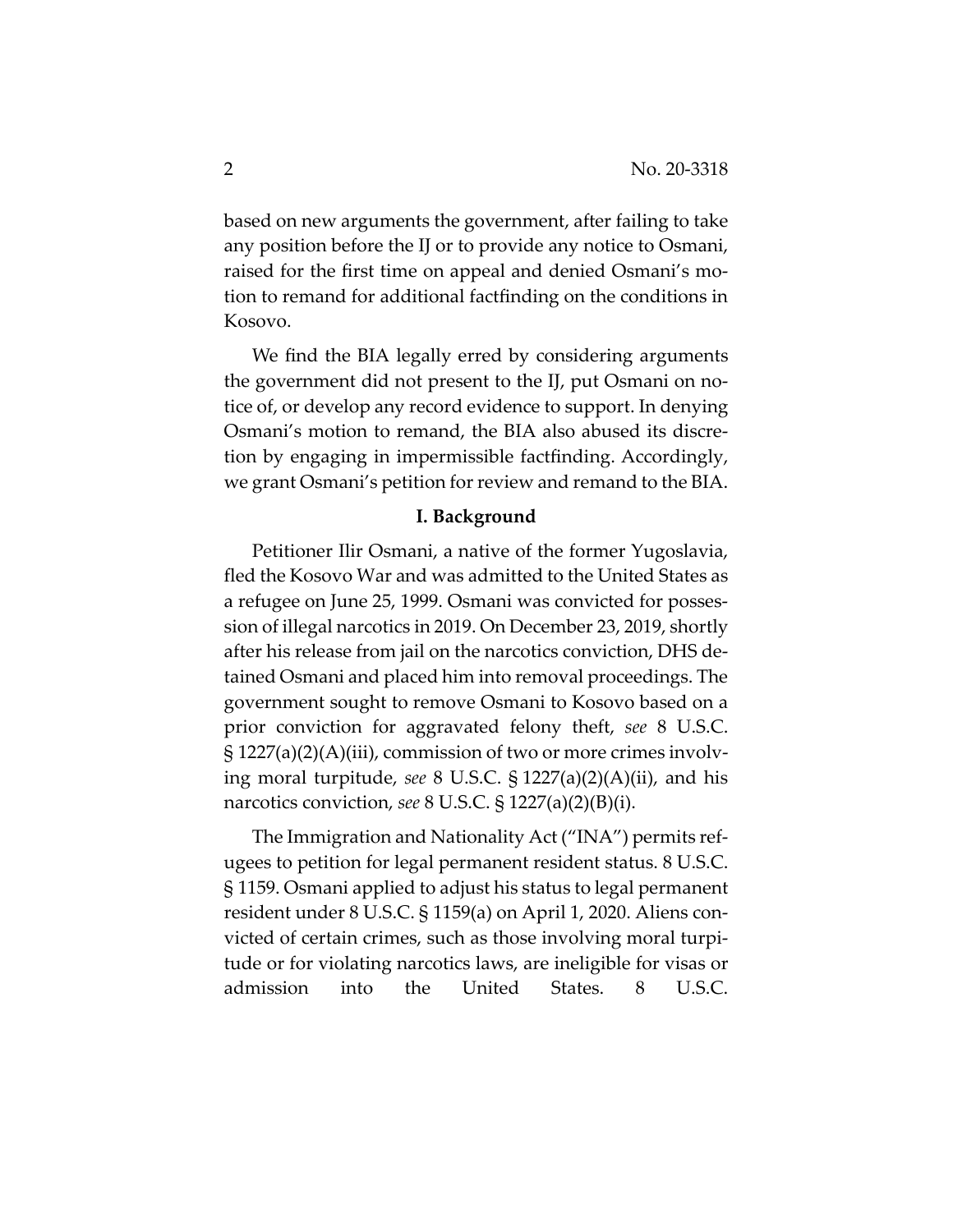§§ 1182(a)(2)(A)(i)(I), (II). Osmani's prior convictions rendered him ineligible for adjustment. *See id*. For refugees seeking an adjusted status, however, the INA empowers the DHS or the Attorney General to waive bases of inadmissibility under §§ 1182(a)(2)(A)(i)(I), (II) "for humanitarian purposes, to assure family unity, or when it is otherwise in the public interest." 8 U.S.C. § 1159(c). Osmani simultaneously sought a waiver of the grounds of inadmissibility under 8 U.S.C. § 1159(c). In support of his applications, Osmani submitted a pre-hearing statement, secondary sources detailing the conditions in Kosovo, and various affidavits, including those of his mother, brother-in-law, and psychologist, whom he also moved to present as live witnesses. Specific to his humanitarian argument, Osmani claimed he had no ties or documentation linking him to Kosovo, would be unable to support himself if removed, and was a member of a persecuted ethnic minority. The government neither submitted a pre-hearing statement nor espoused a position on Osmani's applications.

The Immigration Court held removal proceedings on May 12, 2020. Osmani testified to, and was cross-examined on, his family connections, drug use, and criminal history. Osmani did not testify about Kosovo or his related concerns. After confirming neither party had additional questions for Osmani, and before Osmani's mother, brother-in-law, or psychologist were presented for live testimony, the IJ informed Osmani he "d[id]n't really want to hear any additional evidence." The government responded "no" when the IJ asked if "there [was] anything the Government need[ed] to hear additionalwise [*sic*] [.]" The IJ then terminated any further development of the record, found the equities weighed in Osmani's favor, and orally granted Osmani both a § 1159(a) adjustment and a § 1159(c) waiver. In his oral decision, the IJ cited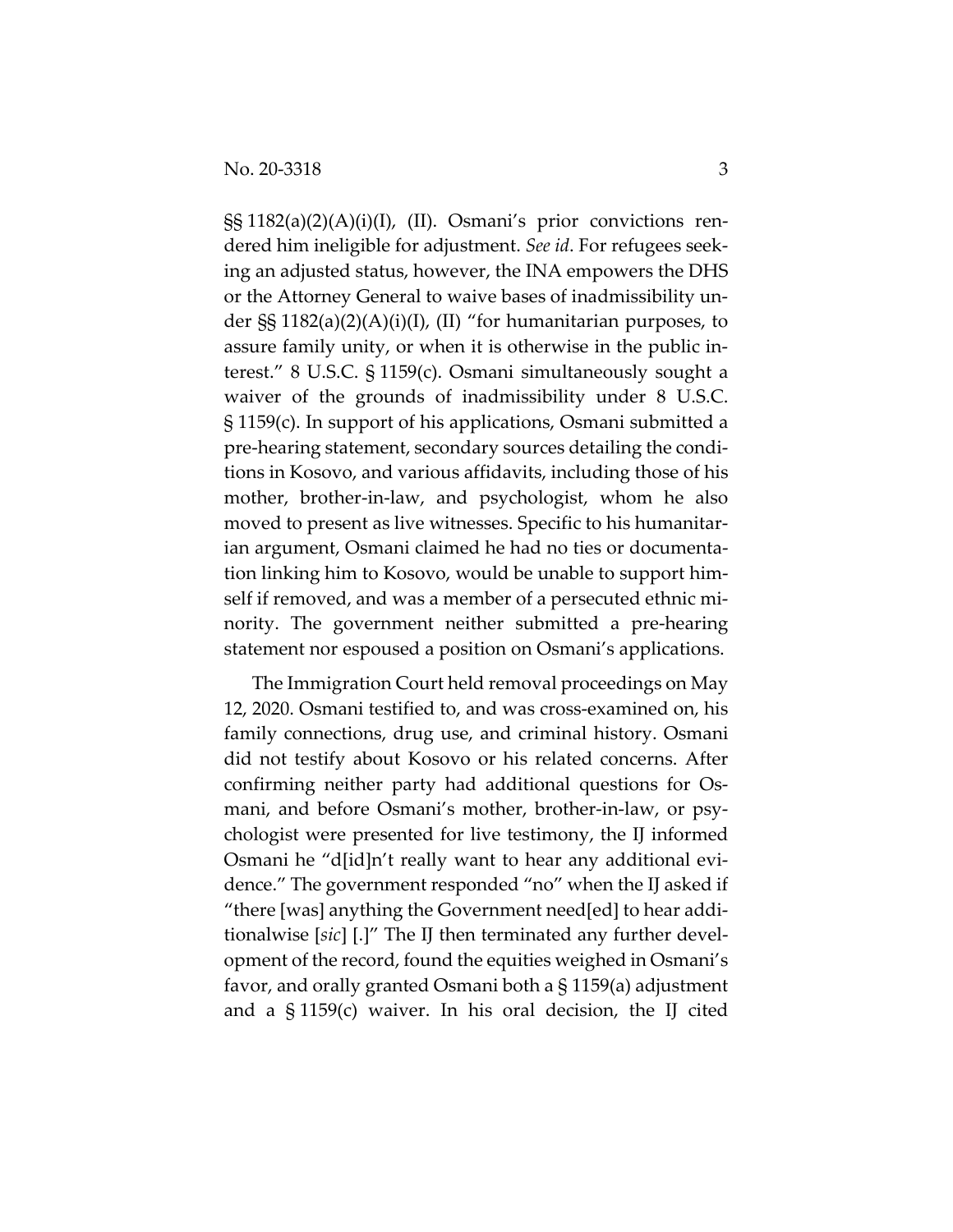Osmani's history of drug use, theft, domestic battery, and active protective order. Against these factors the IJ balanced Osmani's relationship with his family and Post-Traumatic Stress Disorder stemming from his childhood in Kosovo. Although Osmani submitted documents describing the current conditions in Kosovo, the IJ did not address this basis for waiver. This gap is likely the product of the IJ's readiness to rule before reaching such evidence during the hearing and its decision to terminate development of the record. Ultimately the IJ determined the equities weighed in favor of awarding a waiver and adjustment of status based on Osmani's "incredibly strong family ties in the United States and the nature of his criminal history." Without articulating a basis, the government reserved the right to appeal the IJ's decision.

After failing to take any position before the IJ, the government appealed the IJ's ruling on June 5, 2020, on two grounds. First, Osmani's family ties were insufficient to meet the statutory grounds for a waiver based on family unity under 8 U.S.C. § 1159(c). Second, the balance of equities disfavored awarding Osmani an adjustment and waiver under 8 U.S.C. §§ 1159(a) and 1159(c), respectfully. In the event the BIA sustained the government's appeal, Osmani sought remand both to supplement the evidentiary record with testimony of his mother, brother-in-law, and psychologist as well as to permit the IJ to make factual findings on the conditions in Kosovo.

The BIA sustained the government's appeal on November 2, 2020, concluding the equities did not support an adjustment of status and waiver. Based on its consideration of the record evidence in its de novo review, the BIA declined to remand to the IJ to supplement the record, including on the conditions in Kosovo.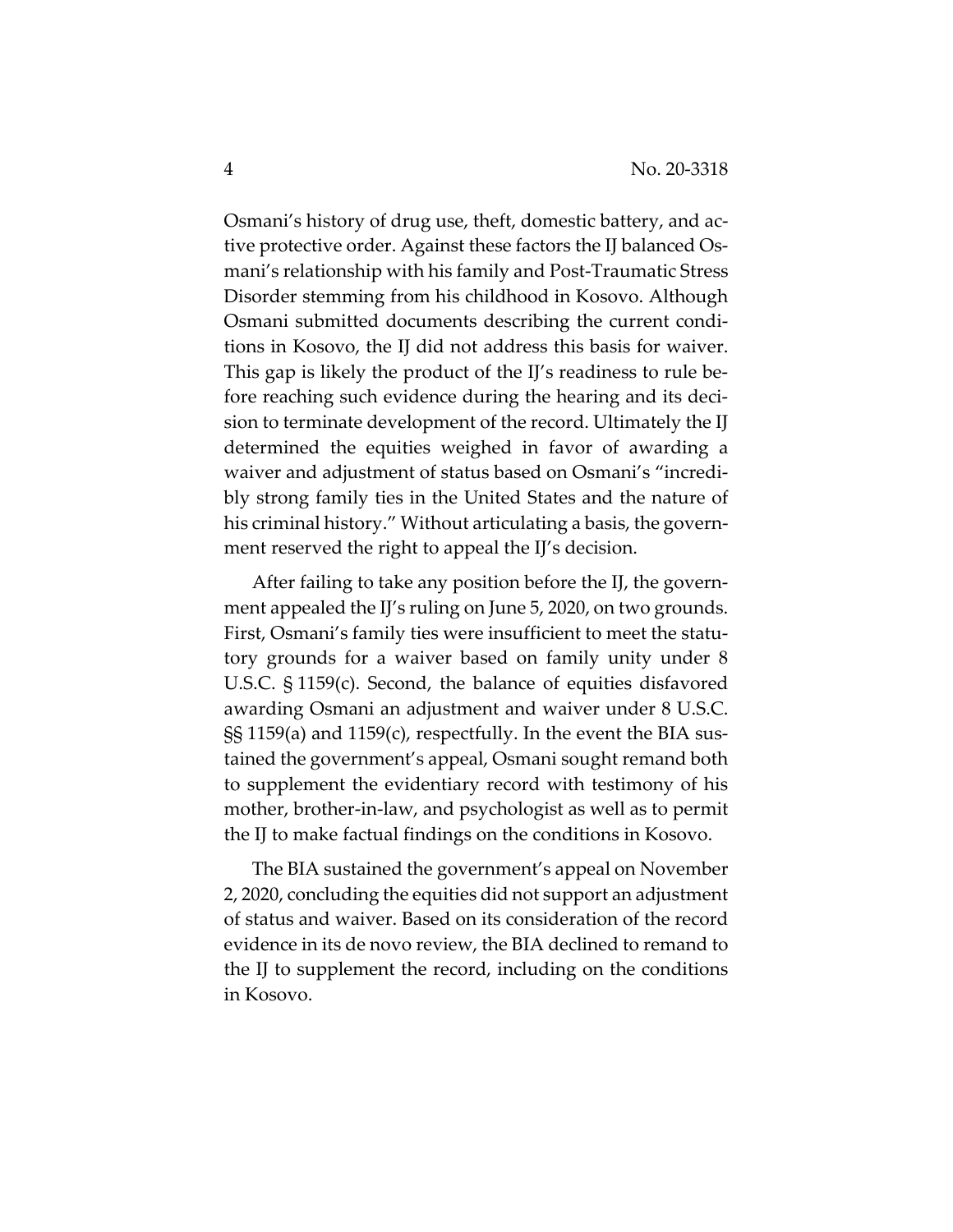Osmani petitioned for review of the BIA's order on December 1, 2020. On April 23, 2021, Osmani was removed to Kosovo.1

#### **II. Discussion**

Osmani makes three arguments on appeal. First, the BIA failed to consider the IJ's findings regarding Osmani's rehabilitative efforts. Second, the BIA improperly considered arguments raised initially on appeal. Third, the BIA improperly denied remand to allow presentment of live witness testimony and factual findings on the conditions in Kosovo. Because the second and third require remand, we reach only these grounds.

#### **A. Jurisdiction and Standard of Review**

Before turning to the merits, we must first address our jurisdiction over Osmani's petition. Federal courts may review final orders directing removal of an alien. 8 U.S.C. § 1252(a). Where, as here, the alien is "removable by reason of having committed a criminal offense covered in [§§ 1227(a)(2)(A)(ii)– (iii),  $1227(a)(2)(B)$ ]," 8 U.S.C. §  $1252(a)(2)(C)$ , jurisdiction is limited to "constitutional claims or questions of law," 8 U.S.C. § 1252(a)(2)(D). *Fuller v. Whitaker*, 914 F.3d 514, 519 (7th Cir. 2019).

Osmani raises two questions of law. First, Osmani claims the BIA ignored binding precedent and exceeded the scope of its appellate review by considering arguments the

<sup>&</sup>lt;sup>1</sup> Despite Osmani's removal, we retain jurisdiction over the present petition as Osmani continues to "have a 'personal stake in the outcome'" and could still benefit from a decision in his favor. *Peralta-Cabrera v. Gonzales*, 501 F.3d 837, 842–43 (7th Cir. 2007) (quoting *Spencer v. Kemna*, 523 U.S. 1, 7–8 (1998)); *see also Lopez v. Gonzales*, 549 U.S. 47, 52 n.2 (2006).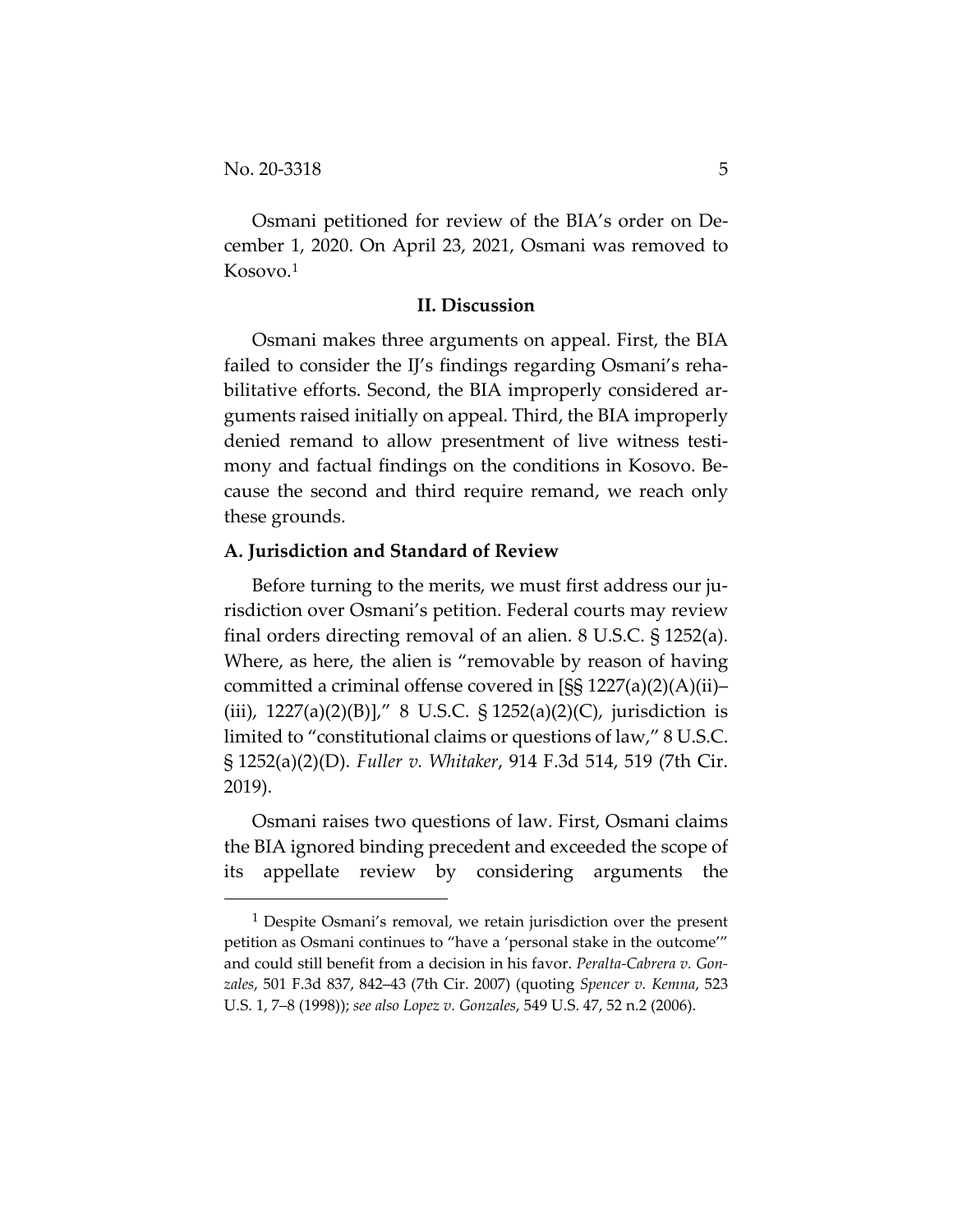government raised initially on appeal. Both aspects of this argument are subject to our review. *See Aparicio-Brito v. Lynch*, 824 F.3d 674, 686 (7th Cir. 2016) ("A legal question arises when the Board misinterprets … its own precedent[.]"); *Avila-Ramirez v. Holder*, 764 F.3d 717, 722 (7th Cir. 2014) ("An argument that the BIA has exceeded the scope of review … is a legal question[.]"). Second, Osmani argues the BIA exceeded the scope of its review by engaging in improper factfinding when it declined to remand to the IJ to supplement the evidentiary record on the conditions in Kosovo. We do not need to decide whether Osmani's related claim—the BIA improperly declined to remand to allow the IJ to hear additional, live testimony—raises a cognizable procedural issue (and hence a question of law). The INA permits us to "ensure that the Board consider[ed] all relevant evidence." *Joseph v. Lynch*, 793 F.3d 739, 741 (7th Cir. 2015); s*ee* 8 U.S.C. § 1252(a)(D)(2). Given the odd way Osmani's hearing unfolded, however, he never elaborated (or needed to elaborate) on what evidence his mother, brother-in-law, or psychologist would have offered in addition to and beyond that which was already contained in the record. But that is not the central problem before us. It is enough here for us to address the question of whether the BIA considered novel arguments and improperly denied remand.

We review legal questions de novo and, where an agency commits legal error, will generally remand the decision to the agency for proceedings under the correct legal framework. *Najera-Rodriguez v. Barr*, 926 F.3d 343, 350 (7th Cir. 2021) (applying de novo review to issues for which 8 U.S.C. § 1252(a)(2)(D) confers jurisdiction); *Estrada-Martinez v. Lynch*, 809 F.3d 886, 894 (7th Cir. 2015). We review the BIA's decision to deny remand for abuse of discretion and will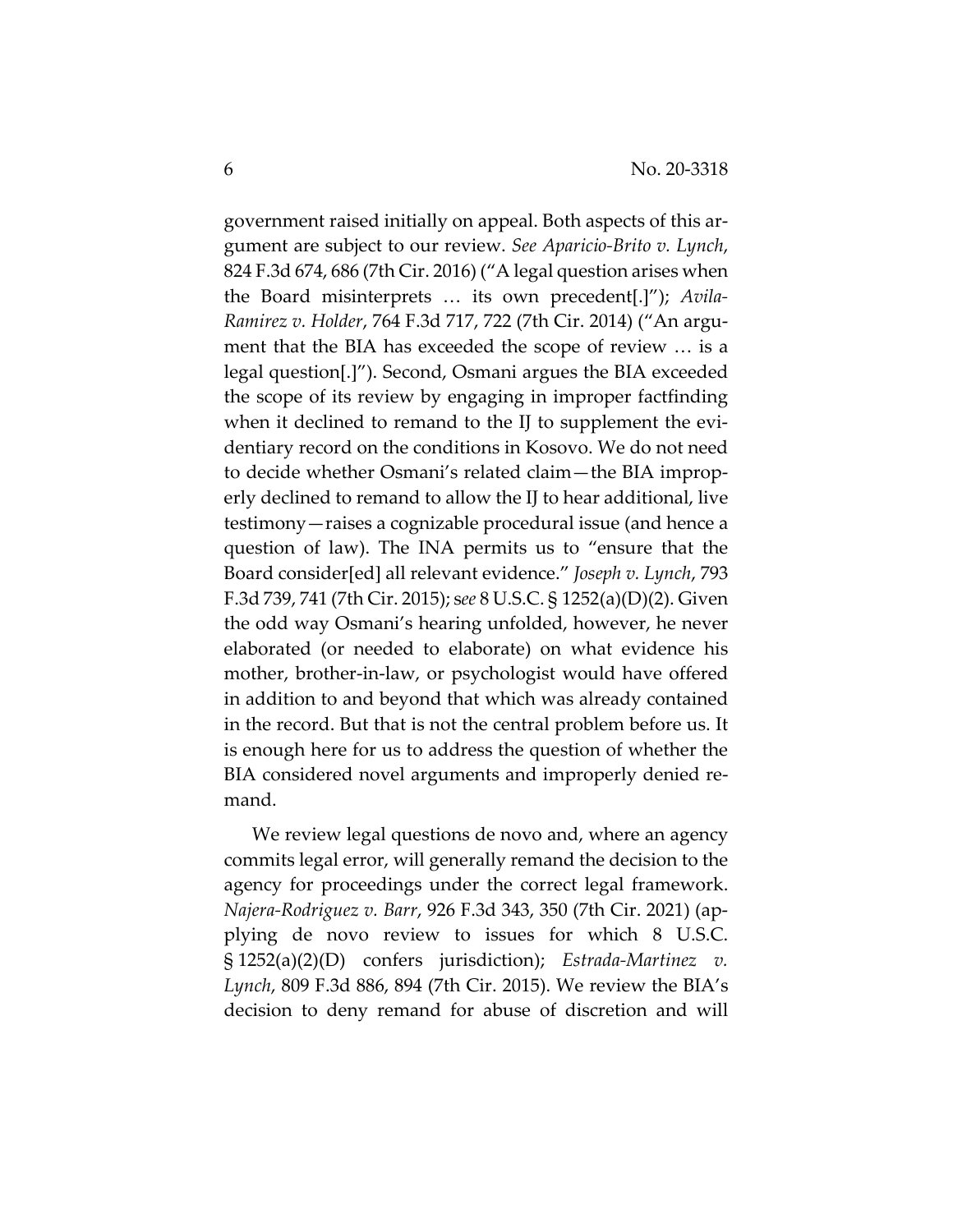reverse "only if the Board's decision '… rested on an impermissible basis.'" *Meraz-Saucedo v. Rosen*, 986 F.3d 676, 681 (7th Cir. 2021) (quoting *Alvarez-Espino v. Barr*, 959 F.3d 813, 817 (7th Cir. 2020)).

#### **B. Consideration of New Arguments on Appeal**

The BIA has "long held" it "generally will not consider an argument or claim that could have been, but was not, advanced before the Immigration Judge." *Matter of W-Y-C- & H-O-B-*, 27 I. & N. Dec. 189, 190 (BIA 2018); *see also Matter of J-J-G-*, 27 I. & N. Dec. 808, 814 n.8 (BIA 2020). Regulation obligates the BIA to abide by this practice. 8 C.F.R. § 1003.1(g). Failure to do so warrants remand. *See Avila-Ramirez*, 764 F.3d at 725.

This case presents a highly unusual procedural posture. The government lost before the IJ, appealed to the BIA, and raised new arguments for the first time on appeal. The government suggests only the party with the burden of proof here, Osmani—is limited on appeal to arguments presented to the IJ. Nothing in BIA precedent suggests this limitation is unilateral, applying only to applicants or the party with the burden of proof. We decline the government's invitation to reimagine BIA precedent in this manner. Precedent restricted the BIA's review to those arguments the government presented to the IJ.

The government took no position on Osmani's applications before the IJ. Although not obligated to do so, the government did not avail itself of the opportunity to file a prehearing statement. While the government questioned Osmani about his family, criminal history, and drug use, it never suggested the negative equities outweighed the positive. The government declined the IJ's pre-ruling invitation to question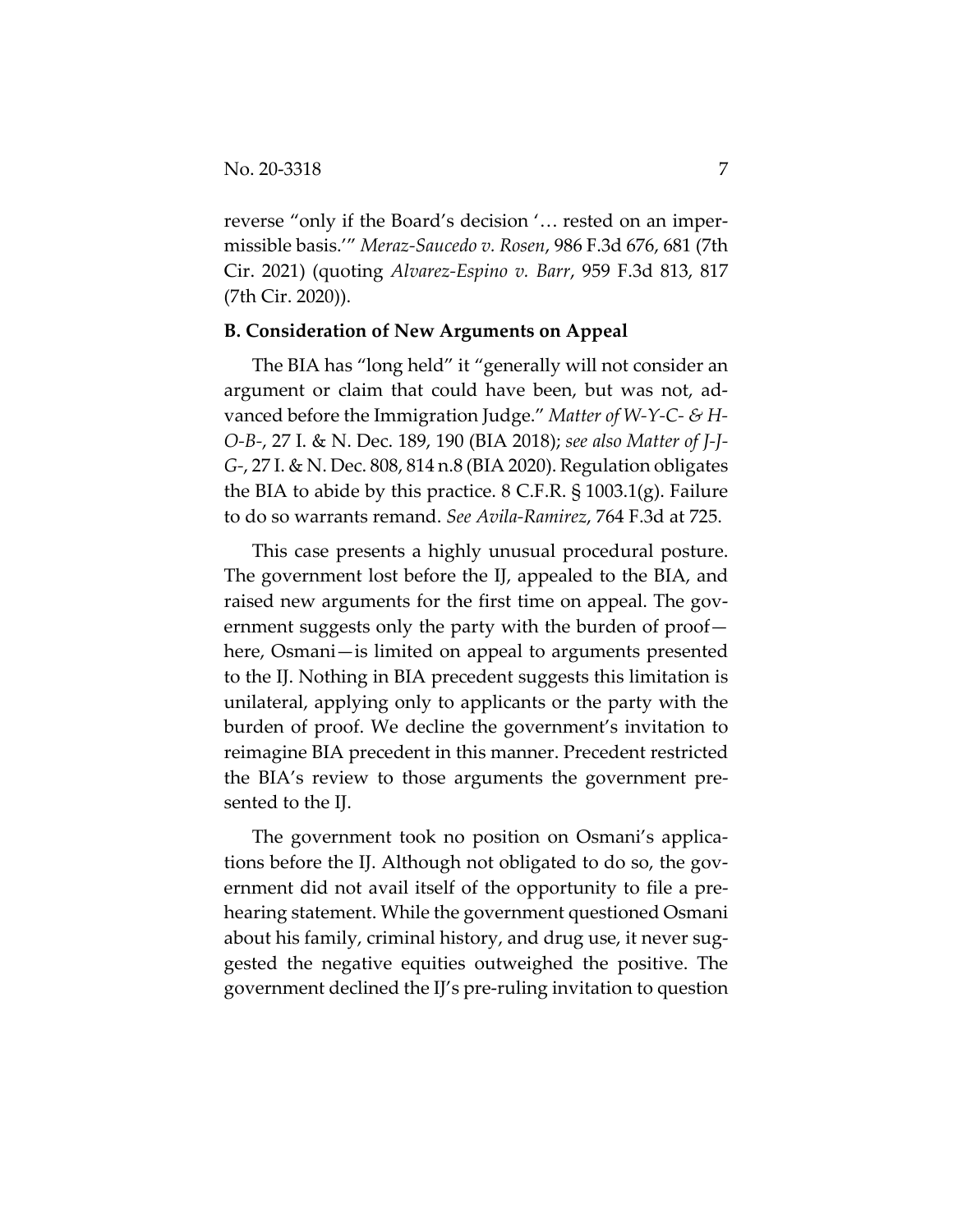Osmani further. After the IJ ruled, the government merely stated its desire to preserve the right to appeal without specifying what grounds it might raise. At no point during the proceeding before the IJ did the government indicate it objected to Osmani's applications, why it did so, or suggest Osmani failed to meet his burden.

The government raised two new challenges to the IJ's decision before the BIA. First, the government contended the IJ erred as a matter of law in granting Osmani a waiver under 8 U.S.C. § 1159(c) based on family unity. Osmani, the government argued, failed to provide sufficient evidence of the existence of a family unit. Second, the government claimed the IJ erred as a matter of discretion in balancing the positive and negative equities. According to the government, Osmani's criminal and drug history outweighed any positive equities favoring his applications. These arguments comprised the entirety of the government's appeal before the BIA. While it might have, the government advanced neither of these positions before the IJ.

Established BIA caselaw precludes "consider[ation of] an argument or claim that could have been, but was not, advanced before the Immigration Judge" by *Matter of W-Y-C- & H-O-B-*, 27 I. & N. Dec. at 190. The BIA accepted the government's second argument—that the IJ improperly balanced the equities—and reversed the IJ, finding "the adverse factors outweighed the positive factors in this case." In doing so, the BIA committed legal error.

### **C. Denial of Motion to Remand**

The BIA further erred in denying Osmani's request to remand to the IJ for additional factfinding on the conditions in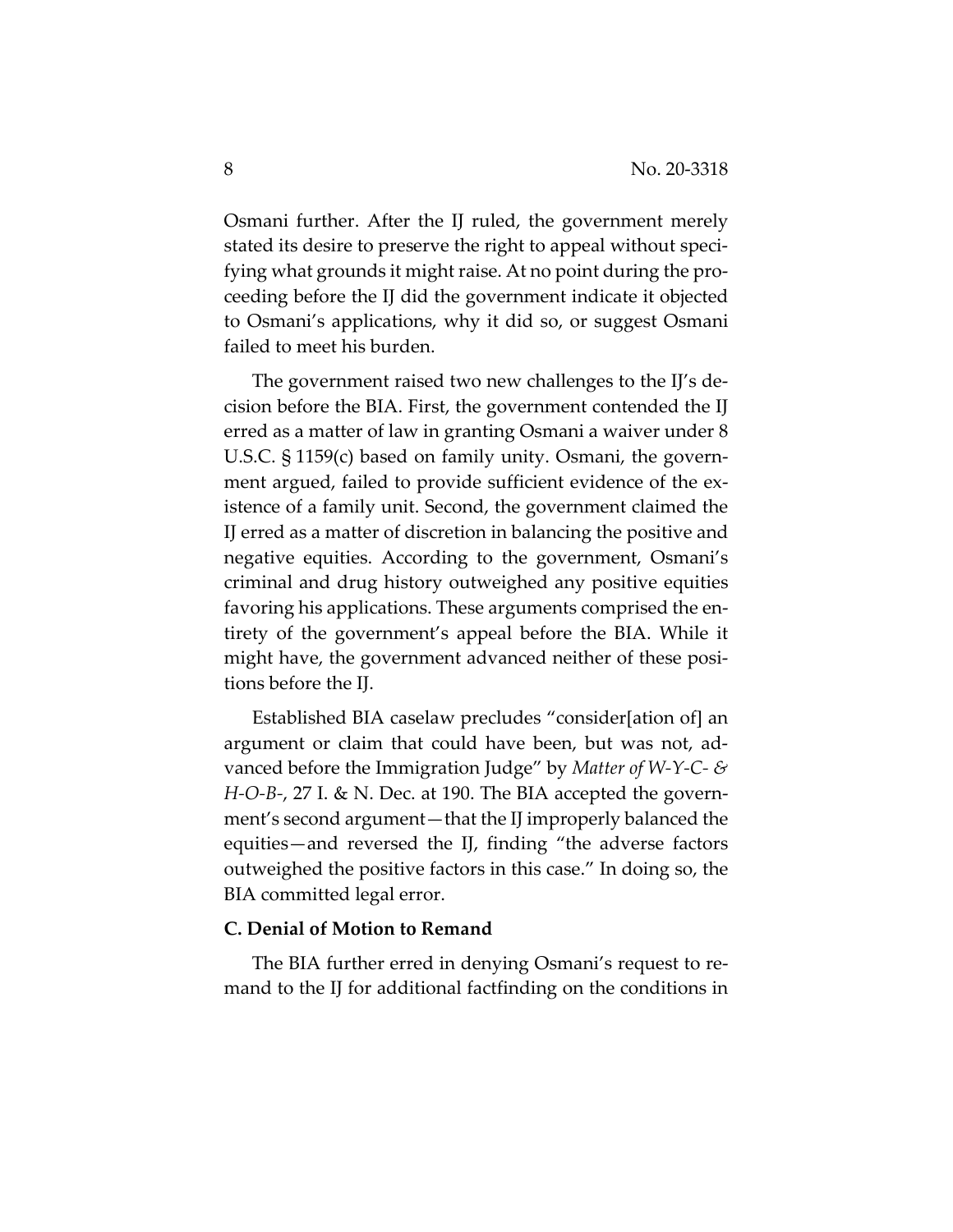Kosovo. From the inception of removal proceedings, Osmani expressed concerns about removal to Kosovo. At group removal proceedings held on February 14, 2020, Osmani informed the IJ he feared persecution and torture if returned to Kosovo. Humanitarian concerns arising out of the conditions in Kosovo constituted one of the bases for Osmani's application for a waiver under 8 U.S.C. § 1159(c). Specifically, in his pre-hearing statement, Osmani claimed he lacked ties or documentation linking him to Kosovo, would be unable to support himself if removed, and feared ethnic persecution. In support of his contentions, Osmani appended various secondary sources detailing the conditions in Kosovo to his statement. Nevertheless, neither Osmani's humanitarian claims nor the conditions in Kosovo came up during removal proceedings before the IJ. The IJ did not reference Osmani's humanitarian argument or make any findings whatsoever as to the conditions in Kosovo when deciding to grant adjustment and waiver.

The government suggests Osmani, as the applicant, was responsible for affirmatively completing the record before the IJ. The unusual, possibly unique, posture of this case placed Osmani in an untenable position. Without reaching Osmani's argument about Kosovo, the IJ informed Osmani it did not want to hear additional evidence and was prepared to rule in Osmani's favor. Osmani could not be expected to appeal his victory before the IJ on the basis of an incomplete record. The government's failure to preview the grounds for its objections on appeal, or hint it thought Osmani failed to satisfy his burden, compounded the problem. With no indication the government believed the balance of equities weighed against his applications, Osmani had no notice supplementation was necessary. Only on appeal, where the BIA determined the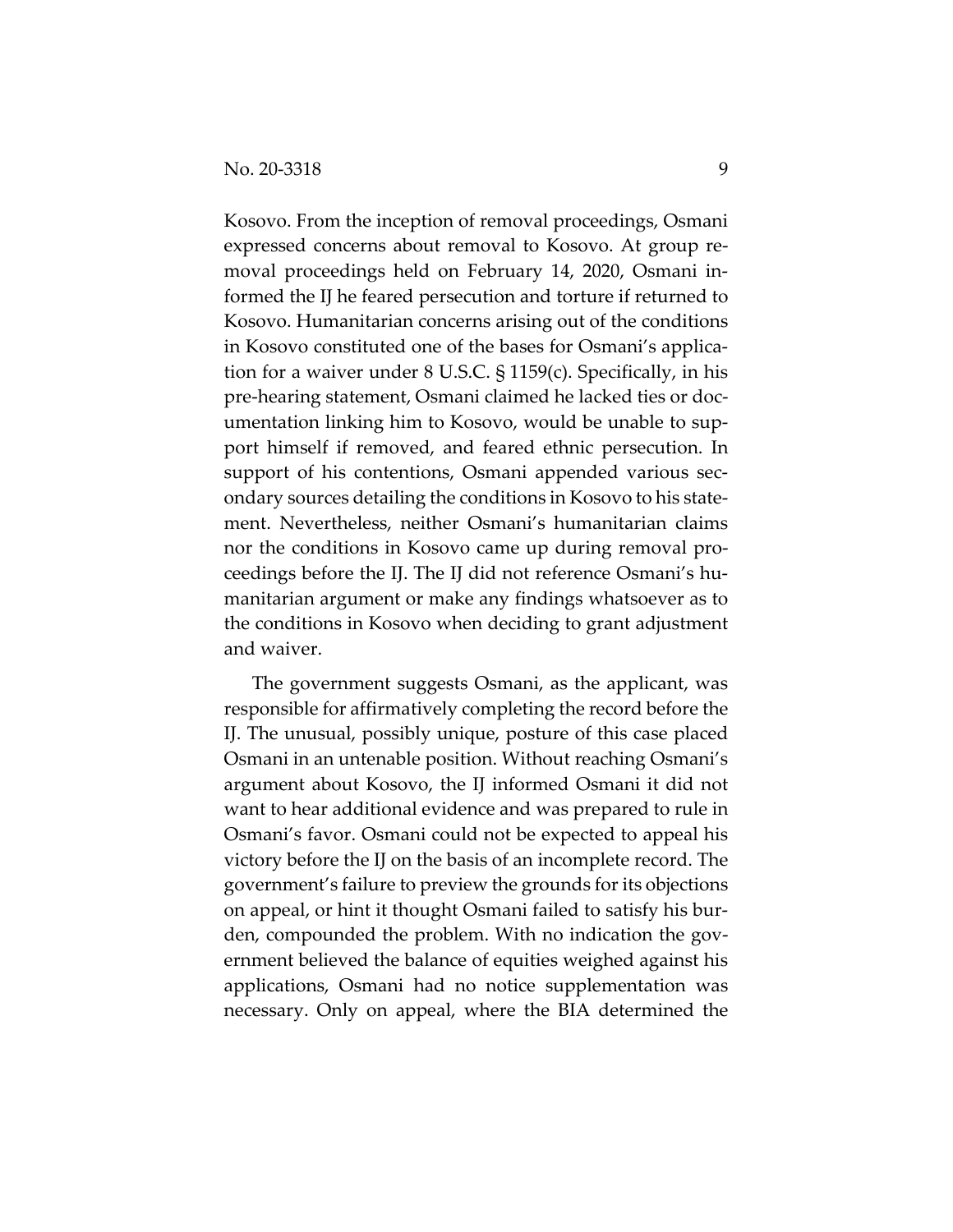equities cut against Osmani's applications and ordered his removal, could Osmani fully appreciate the indispensable role his evidence and testimony about the conditions in Kosovo might play. The timing of the IJ's decision, combined with the absence of notice of the government's objections, deprived Osmani of the benefit of fully presenting an alternative and independent basis for adjustment of status and waiver which might have altered the outcome on appeal. In effect, because Osmani succeeded before the IJ but then lost before the BIA on appeal, he won too soon and on an underdeveloped record.

Despite the abridged record, and despite the absence of factfinding by the IJ, the BIA denied Osmani's motion to remand. The BIA cited its "de novo review" of "the evidence in the record" in determining "the record should [not] be remanded to the Immigration Judge for further consideration of evidence in this case [on] … conditions in Kosovo[.]" By engaging in de novo review of undeveloped record evidence on the conditions in Kosovo (which the IJ did not consider and upon which made no findings), the BIA engaged in impermissible factfinding and exceeded the scope of its appellate review. 8 C.F.R. § 1003.1(d)(3)(iv)(A); *Wood v. Mukasey*, 516 F.3d 564, 569 (7th Cir. 2008) ("[T]he BIA … may not itself engage in fact-finding[.]"). As the BIA's decision to deny remand to the IJ to develop the record on the conditions in Kosovo arose from improper factfinding, the decision rests on an impermissible basis and constitutes an abuse of discretion. *Meraz-Saucedo*, 986 F.3d at 681 (quoting *Alvarez-Espino*, 959 F.3d at 817). The government, by failing to take an affirmative position on Osmani's applications before the IJ, present arguments, provide any notice, or preview the grounds upon